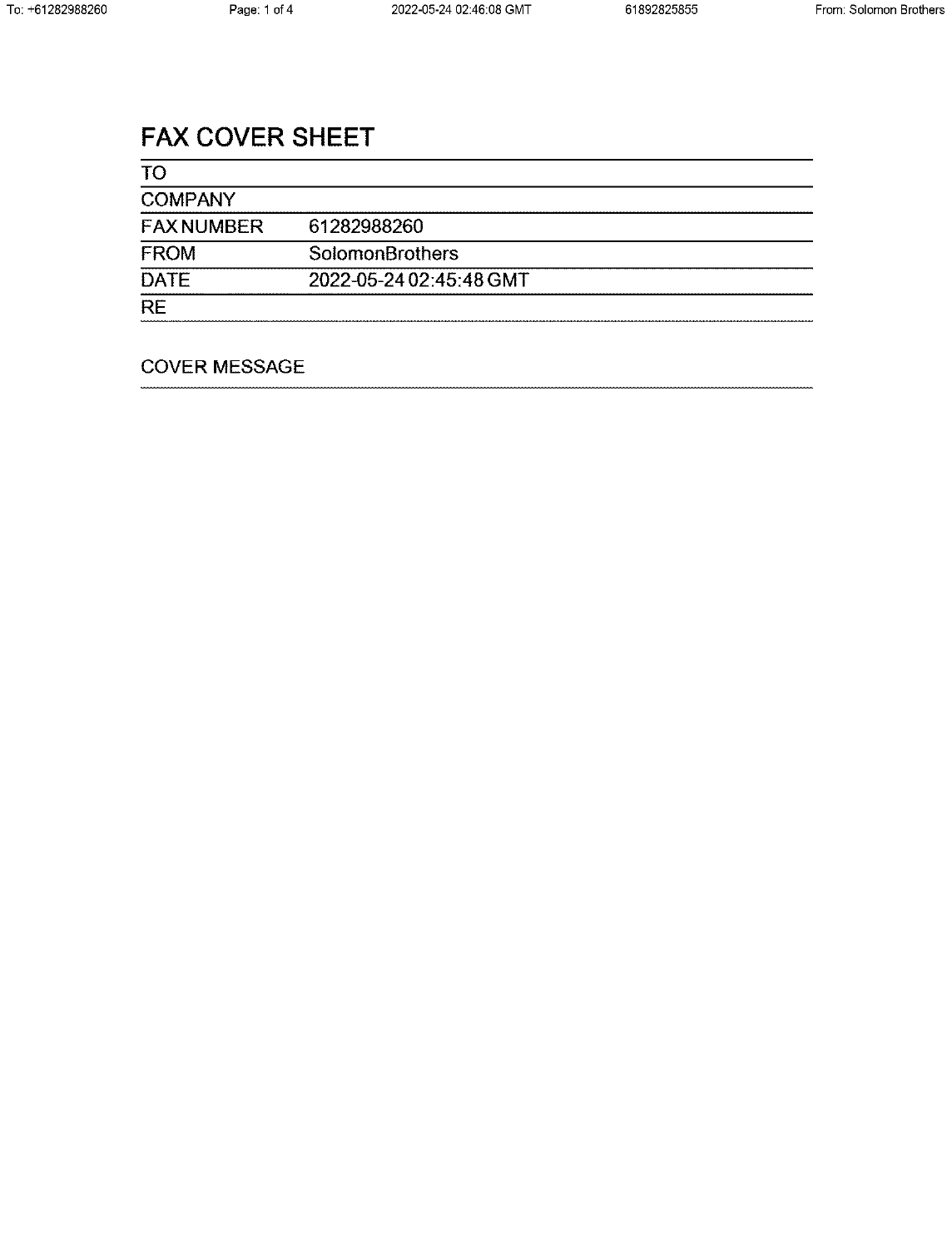

Level 15, 197 St Georges Terrace Perth, Western Australia 6000

PO Box 7055 Cloisters Square WA 6850

Telephone: +61 8 9282 5888<br>Facsimile: +61 8 9282 5855

www.solbros.com.au

By Facsimile: 612 8298 8260

Our Ref: MH/53010118 Enquiries: Michelle Hawksley Email: mhawksley@solbros.com.au

24 May 2022

**ASX Market Announcements** 

Dear Sirs

# AERIS RESOURCES LTD A.C.N. 147 131 977 FORM 604 NOTICE OF CHANGE OF INTERESTS OF SUBSTANTIAL HOLDER

We act for Tudor Court Limited and enclose Form 604 Notice of change of interests of substantial holder.

Yours faithfully

Enc.

Aeris Resources Limited cc. (By Email: alabuschagne@aerisresources.com.au)

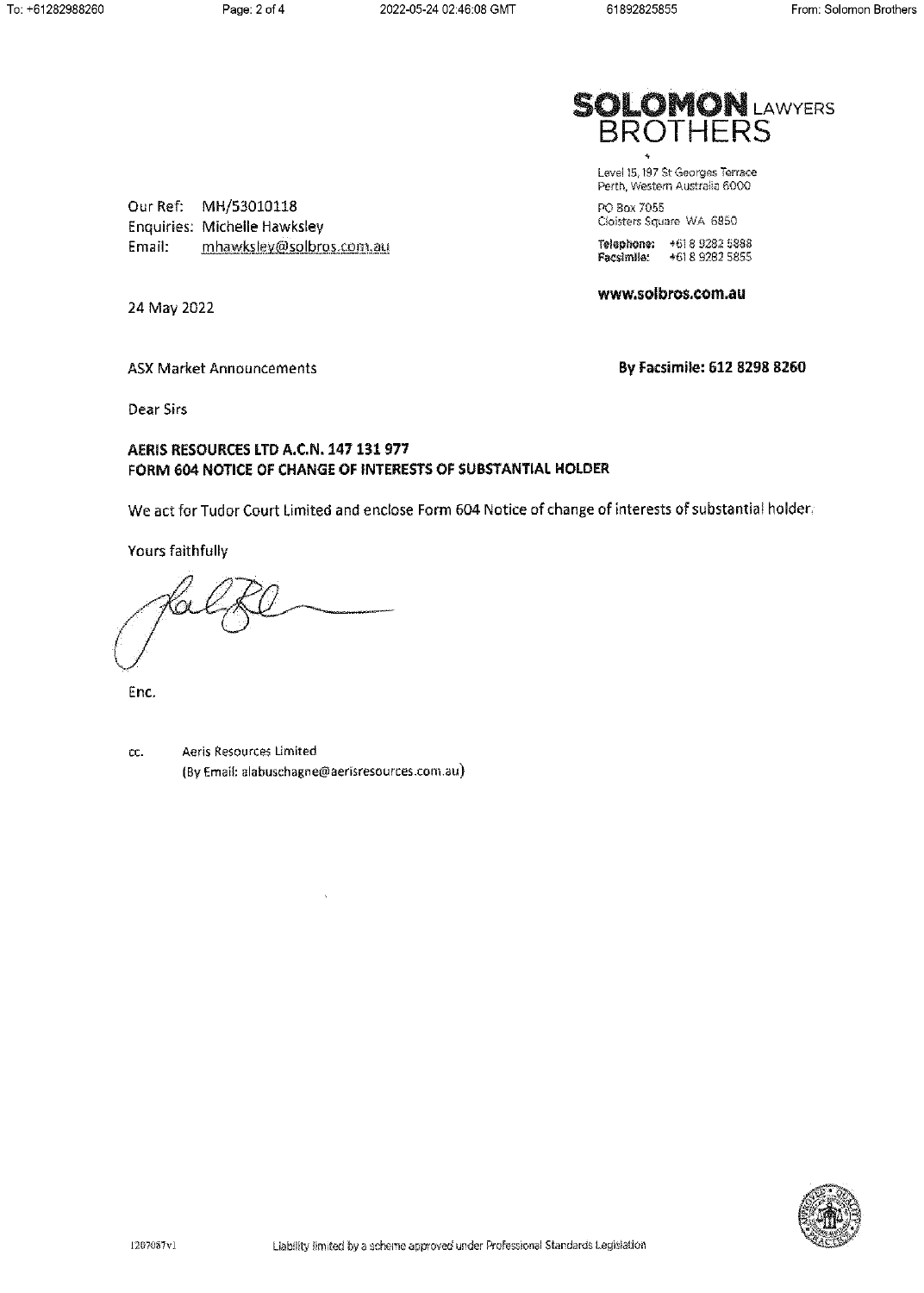604 Page 1 of 2 15 July 2001

# **Form 604**

**Corporations Act 2001** 

#### Section 671B

# Notice of change of interests of substantial holder

| To Company Name/Scheme                                              | AERIS RESOURCES LIMITED |
|---------------------------------------------------------------------|-------------------------|
| <b>ACN/ARSN</b>                                                     | 147 131 977             |
| 1. Details of substantial holder (1)                                |                         |
| Name                                                                | TUDOR COURT LIMITED     |
| ACN/ARSN (if applicable)                                            |                         |
|                                                                     |                         |
| There was a change in the interests of the<br>substantial holder on | 23/05/2022              |

| The previous notice was given to the company on | 10/05/2022<br><b>Mattheway/Classociety</b> |
|-------------------------------------------------|--------------------------------------------|
| The previous notice was dated                   | 09/05/2022                                 |

#### 2. Previous and present voting power

The total number of votes attached to all the voting shares in the company or voting interests in the scheme that the substantial holder or<br>an associate (2) had a relevant interest (3) in when last required, and when now r company or scheme, are as follows:

| Class of securities (4)                                     | Previous notice                    |              | -Present notice |                    |
|-------------------------------------------------------------|------------------------------------|--------------|-----------------|--------------------|
|                                                             | Voting power (5)<br>Person's votes |              | Person's votes  | Voting power (5)   |
| $\cdots$<br><b>ORD INARY</b><br>FULLY PAID<br><b>SHARES</b> | <br>478.256.110                    | $16.16$ $88$ | 478.256.110     | $\cdots$<br>14.91% |
|                                                             |                                    |              |                 |                    |

#### 3. Changes in relevant interests

Particulars of each change in, or change in the nature of, a relevant interest of the substantial holder or an associate in voting securities of<br>the company or scheme, since the substantial holder was last required to give as follows:

| Date of<br>change | Person whose<br>relevant interest<br>changed | Nature of change (6) | Consideration given in   Class and number<br>relation to change (7) | of securities<br>affected | Person's votes<br>affected |
|-------------------|----------------------------------------------|----------------------|---------------------------------------------------------------------|---------------------------|----------------------------|
|                   |                                              |                      |                                                                     |                           |                            |
|                   |                                              |                      |                                                                     |                           |                            |
|                   | <b>ALC: YES</b>                              | <b>CONTRACTOR</b>    | the state of the control of the con-                                |                           |                            |

#### 4. Present relevant interests

Particulars of each relevant interest of the substantial holder in voting securities after the change are as follows:

| Holder of<br>relevant<br>interest | Registered holder<br>of securities               | Person entitled to be<br>registered as holder<br>8 | Nature of relevant<br>interest (6) | Class and number<br>of securities | Person's votes |
|-----------------------------------|--------------------------------------------------|----------------------------------------------------|------------------------------------|-----------------------------------|----------------|
| TUDOR<br>COURT LTD                | HSBC CUSTODY<br><b>NOMINEES</b><br>(AUST)<br>LTD | TUDOR COURT<br>LTD                                 | <b>BENFICIAL</b><br><b>OWNER</b>   | ORD SHARES<br>478.256.110         | 478,256,110    |
|                                   |                                                  |                                                    |                                    |                                   |                |
|                                   |                                                  |                                                    |                                    |                                   |                |